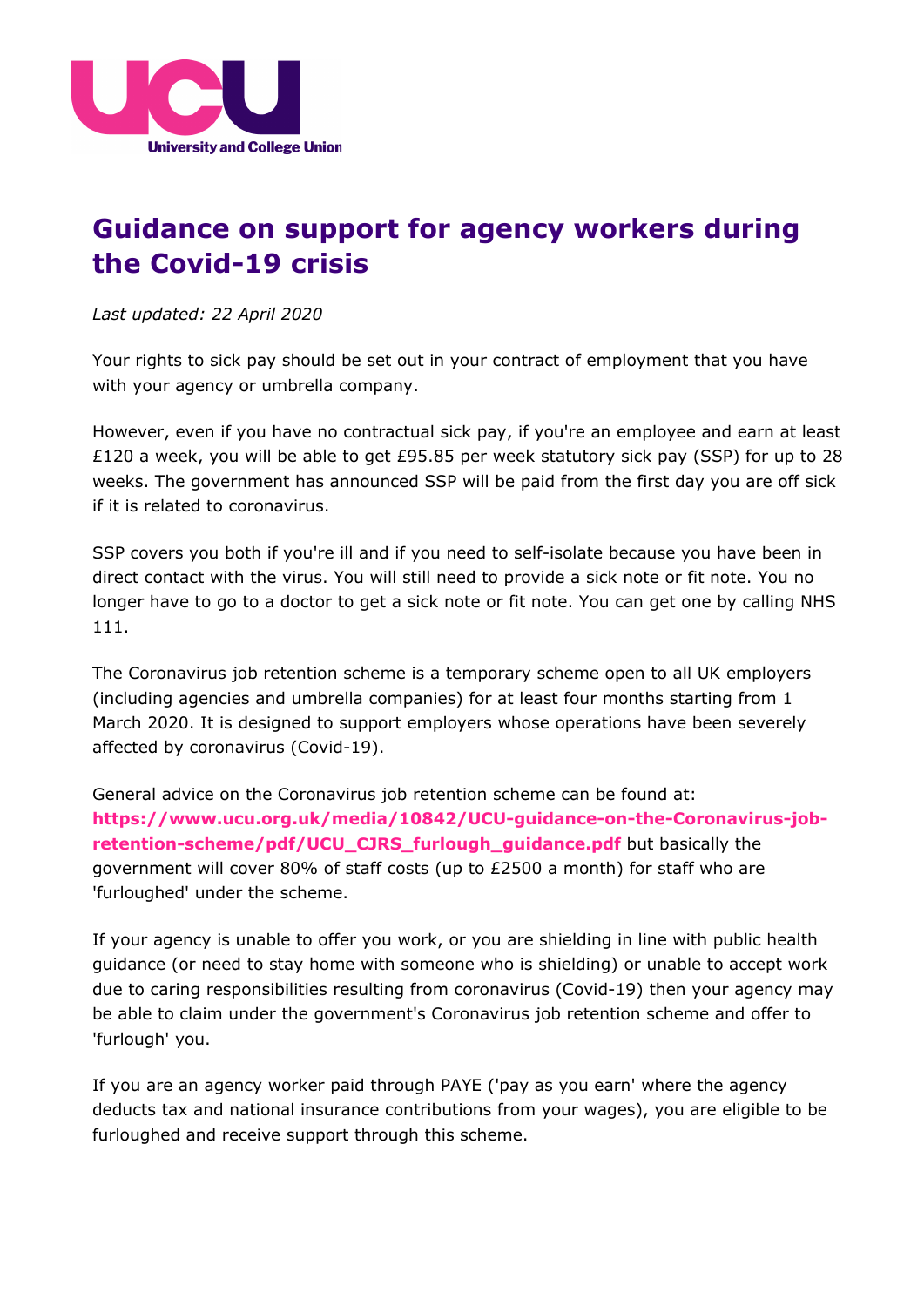The furlough would need to be agreed between you, as the worker, and your agency as your deemed employer.

However, we would expect the end clients (universities, colleges, prison educations, local government-etc.) to be in discussion with your agency if they are unable to offer you any work due to Covid-19 on how your agency can best support you.

Where the agency is a wholly owned subsidiary of the end client, then we would expect agency staff to be treated no less favourably than directly employed staff at the institution.

As with employees, agency workers should perform no work for, through or on behalf of the agency that has furloughed them while they are furloughed, including for the agency's clients. However, you can be furloughed by one agency and continue to work for another.

If you are supplied by an agency to an umbrella company that operates the PAYE, then it will be a decision of the umbrella company on whether or not to offer you the option of being furloughed.

If your hours of work are varied then the scheme will cover 80% (or £2500 whichever is the lower) of the following:

- $\blacksquare$  if you have been employed by the agency for a year at the time of the claim: the higher of either:
	- o the same month's earning from the previous year
	- o average monthly earnings from the 2019-20 tax year
- **I** if you have been been employed for less than a year, the agency can claim for an average of your monthly earnings since you started work.

The minimum period you can be furloughed for is three weeks but you could be furloughed for three weeks, offered work and then furloughed for (a) further period(s) if work becomes unavailable again.

Although the government will only cover 80% of staff wages (or £2500 whichever is the lower) for the furloughed period, we are calling on employers, including agencies, to guarantee no financial detriment for furloughed staff (ie cover 100% of wages). We are also calling on all employers to continue occupational pension payments during the furloughed period and to assure staff that there will be no detriment to them during any furloughed period in terms of sick pay, annual leave, maternity rights etc.

We know that Protocol (who supply many FE Colleges with teaching staff) have the following message on their website:

'We anticipate that all Protocol workers who meet the qualifying criteria will be protected by the employed job retention scheme and we will be in touch shortly with further details.'